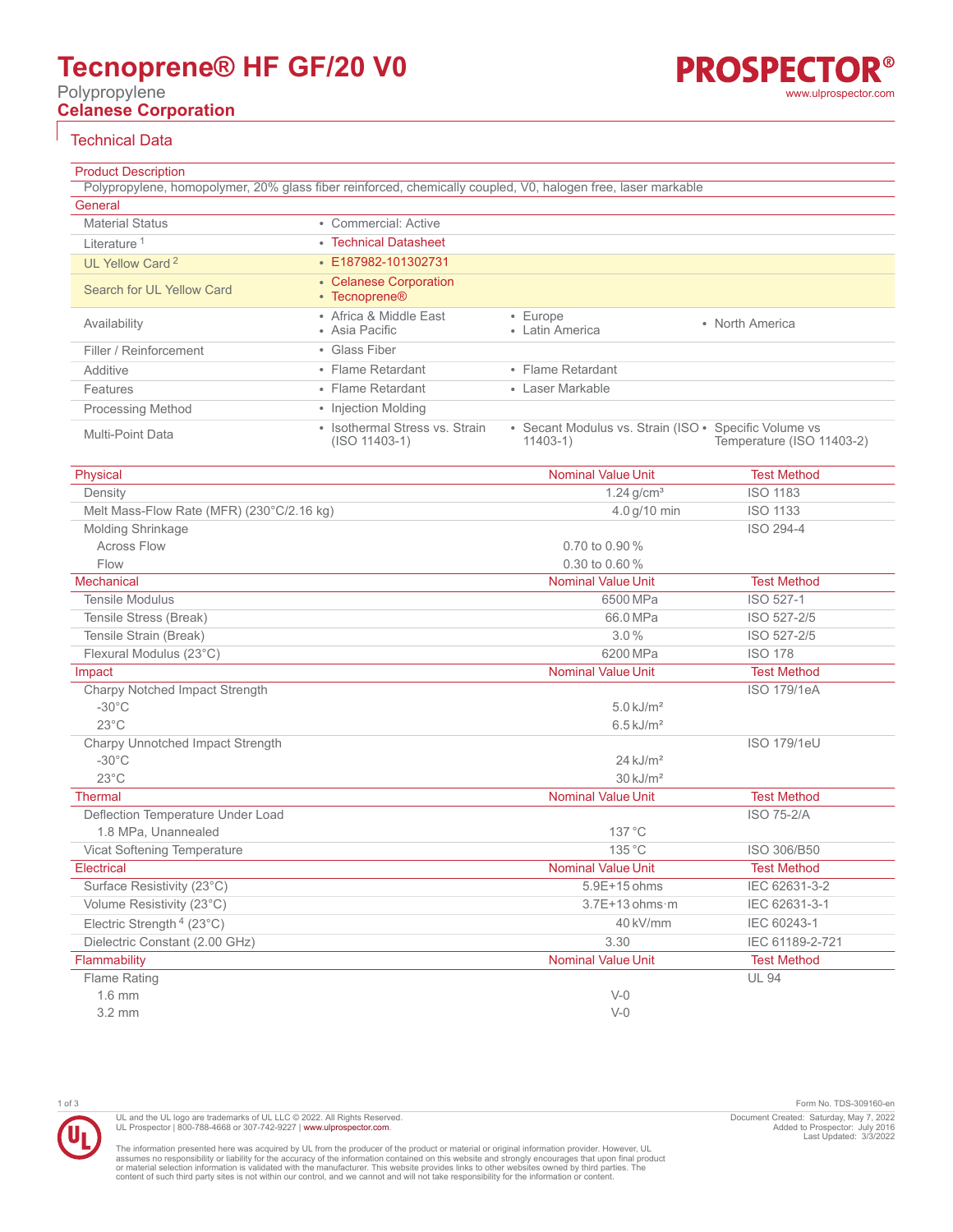## **Tecnoprene® HF GF/20 V0** Polypropylene **Celanese Corporation** [www.ulprospector.com](http://www.ulprospector.com)



| Injection                 | <b>Nominal Value Unit</b> |  |
|---------------------------|---------------------------|--|
| <b>Drying Temperature</b> | 80 to 100 °C              |  |
| Drying Time               | 2.0 to 3.0 hr             |  |
| Rear Temperature          | 180 to 200 °C             |  |
| Middle Temperature        | 190 to 210 °C             |  |
| <b>Front Temperature</b>  | 200 to 220 °C             |  |
| Nozzle Temperature        | 205 to 225 °C             |  |
| Mold Temperature          | 50 to 80 $^{\circ}$ C     |  |

#### **Notes**

 $^1$  These links provide you with access to supplier literature. We work hard to keep them up to date; however you may find the most current literature from the supplier.

<sup>2</sup> A UL Yellow Card contains UL-verified flammability and electrical characteristics. UL Prospector continually works to link Yellow Cards to individual plastic materials in Prospector, however this list may not include all of the appropriate links. It is important that you verify the association between these Yellow Cards and the plastic material found in Prospector. For a complete listing of Yellow Cards, visit the UL Yellow Card Search.

 $3$  Typical properties: these are not to be construed as specifications.

4 AC



UL and the UL logo are trademarks of UL LLC © 2022. All Rights Reserved. UL Prospector | 800-788-4668 or 307-742-9227 | [www.ulprospector.com](http://www.ulprospector.com).

The information presented here was acquired by UL from the producer of the product or material or original information provider. However, UL<br>assumes no responsibility or liability for the accuracy of the information contai

2 of 3 Form No. TDS-309160-en Document Created: Saturday, May 7, 2022 Added to Prospector: July 2016 Last Updated: 3/3/2022